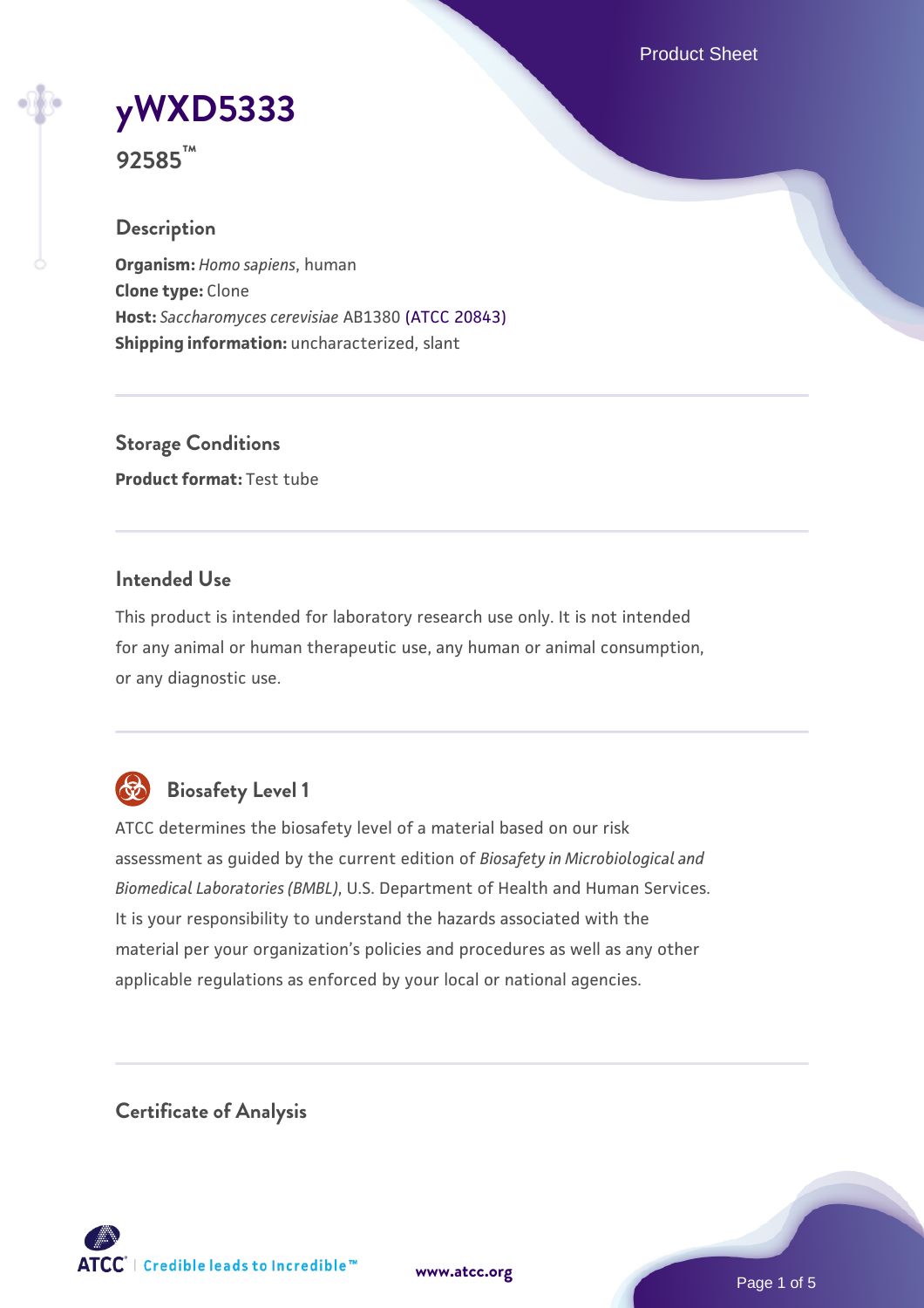#### **[yWXD5333](https://www.atcc.org/products/92585)** Product Sheet **92585**

For batch-specific test results, refer to the applicable certificate of analysis that can be found at www.atcc.org.

# **Insert Information**

**Type of DNA:** genomic **Genome:** Homo sapiens **Chromosome:** X X pter-q27.3 **Gene name:** DNA Segment, single copy **Gene product:** DNA Segment, single copy [DXS4285] **Gene symbol:** DXS4285 **Contains complete coding sequence:** Unknown **Insert end:** EcoRI

## **Vector Information**

**Construct size (kb):** 230.0 **Intact vector size:** 11.454 **Vector name:** pYAC4 **Type of vector:** YAC **Host range:** *Saccharomyces cerevisiae*; *Escherichia coli* **Vector information:** other: telomere, 3548-4235 other: telomere, 6012-6699 Cross references: DNA Seq. Acc.: U01086 **Cloning sites:** EcoRI **Markers:** SUP4; HIS3; ampR; URA3; TRP1 **Replicon:** pMB1, 7186-7186; ARS1, 9632-10376

# **Growth Conditions**

**Medium:** 



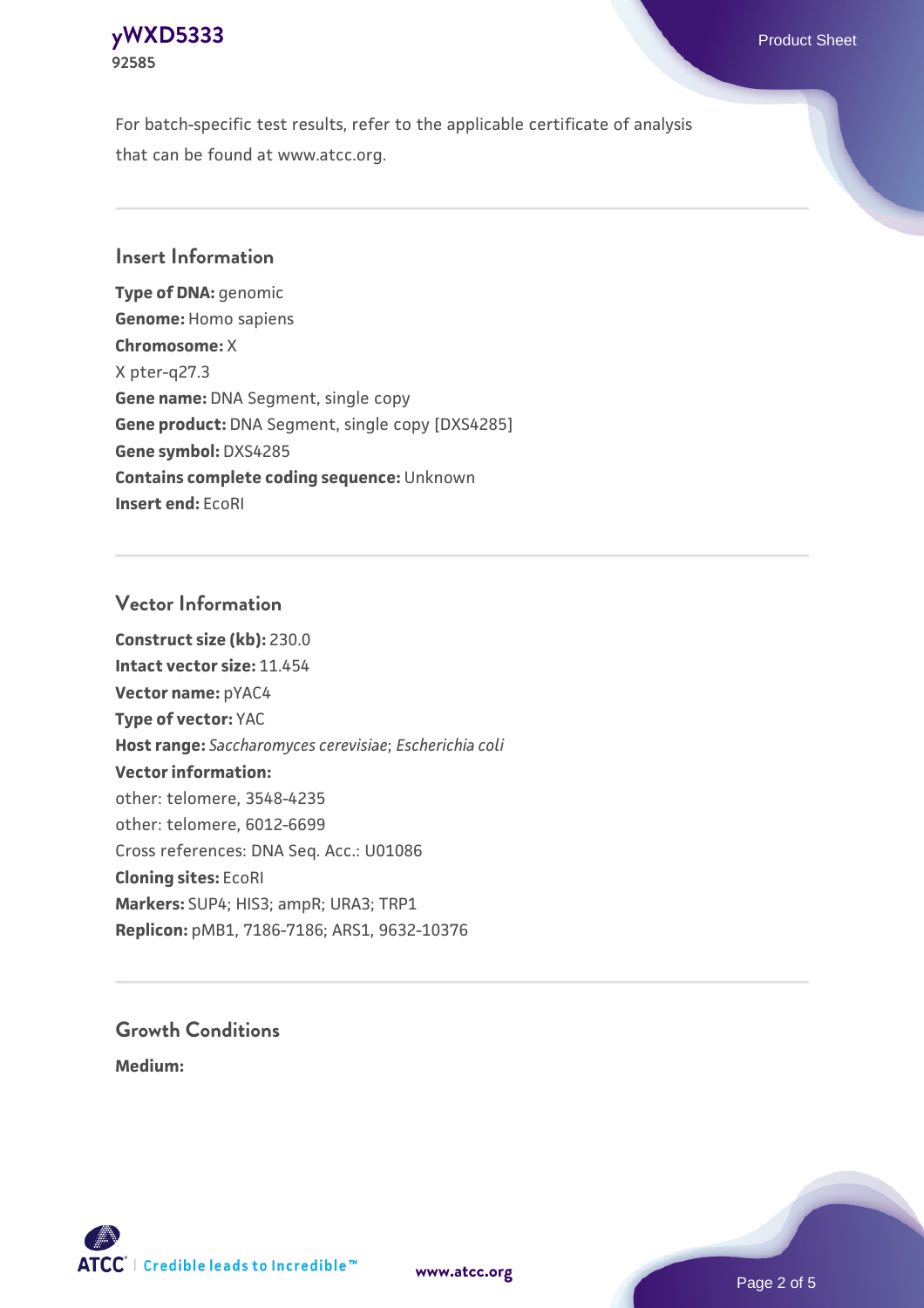#### **[yWXD5333](https://www.atcc.org/products/92585)** Product Sheet **92585**

[ATCC Medium 1245: YEPD](https://www.atcc.org/-/media/product-assets/documents/microbial-media-formulations/1/2/4/5/atcc-medium-1245.pdf?rev=705ca55d1b6f490a808a965d5c072196) **Temperature:** 30°C

#### **Notes**

More information may be available from ATCC (http://www.atcc.org or 703- 365-2620).

# **Material Citation**

If use of this material results in a scientific publication, please cite the material in the following manner: yWXD5333 (ATCC 92585)

# **References**

References and other information relating to this material are available at www.atcc.org.

# **Warranty**

The product is provided 'AS IS' and the viability of ATCC® products is warranted for 30 days from the date of shipment, provided that the customer has stored and handled the product according to the information included on the product information sheet, website, and Certificate of Analysis. For living cultures, ATCC lists the media formulation and reagents that have been found to be effective for the product. While other unspecified media and reagents may also produce satisfactory results, a change in the ATCC and/or depositor-recommended protocols may affect the recovery, growth, and/or function of the product. If an alternative medium formulation or reagent is used, the ATCC warranty for viability is no longer



**[www.atcc.org](http://www.atcc.org)**

Page 3 of 5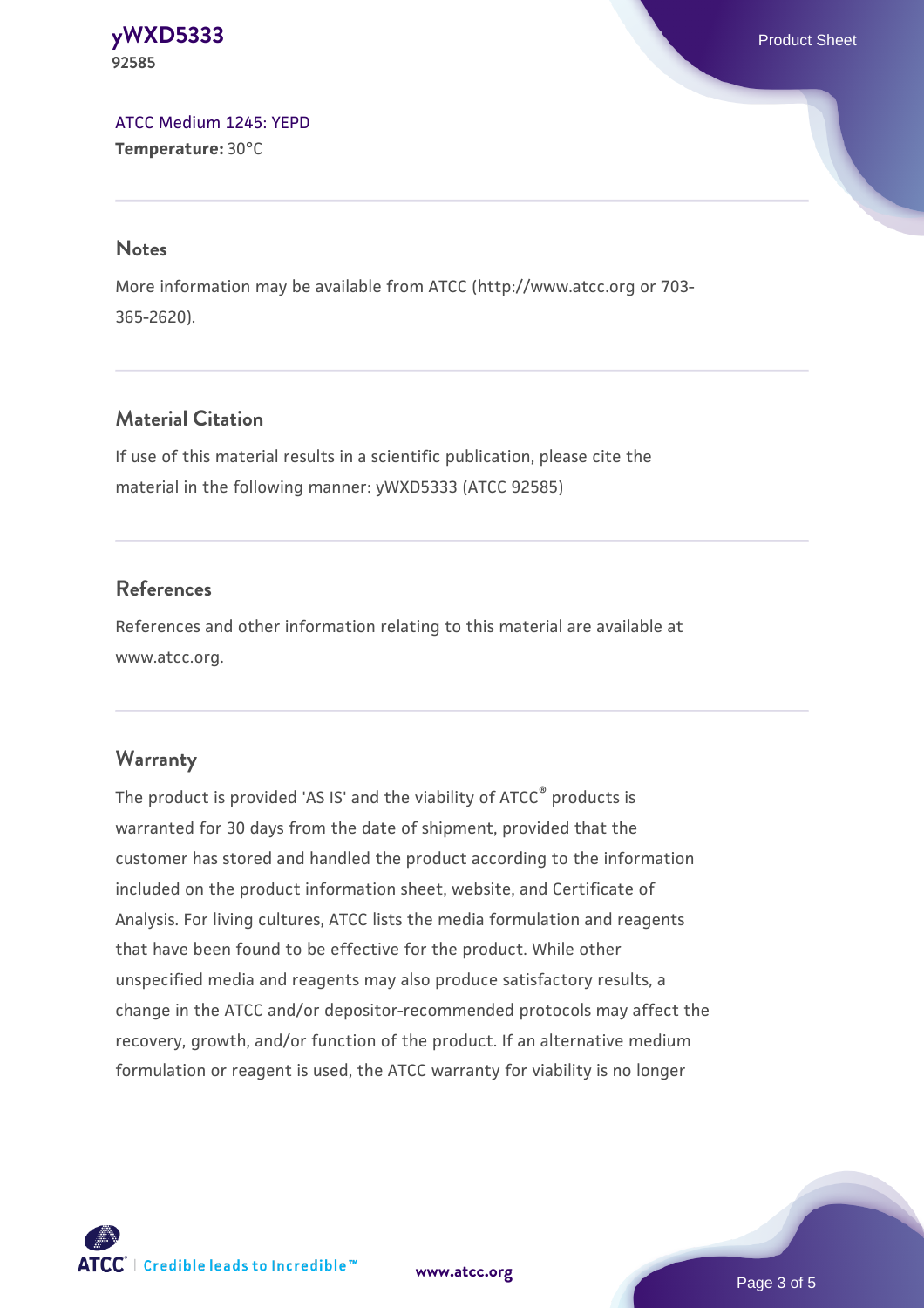**[yWXD5333](https://www.atcc.org/products/92585)** Product Sheet **92585**

valid. Except as expressly set forth herein, no other warranties of any kind are provided, express or implied, including, but not limited to, any implied warranties of merchantability, fitness for a particular purpose, manufacture according to cGMP standards, typicality, safety, accuracy, and/or noninfringement.

#### **Disclaimers**

This product is intended for laboratory research use only. It is not intended for any animal or human therapeutic use, any human or animal consumption, or any diagnostic use. Any proposed commercial use is prohibited without a license from ATCC.

While ATCC uses reasonable efforts to include accurate and up-to-date information on this product sheet, ATCC makes no warranties or representations as to its accuracy. Citations from scientific literature and patents are provided for informational purposes only. ATCC does not warrant that such information has been confirmed to be accurate or complete and the customer bears the sole responsibility of confirming the accuracy and completeness of any such information.

This product is sent on the condition that the customer is responsible for and assumes all risk and responsibility in connection with the receipt, handling, storage, disposal, and use of the ATCC product including without limitation taking all appropriate safety and handling precautions to minimize health or environmental risk. As a condition of receiving the material, the customer agrees that any activity undertaken with the ATCC product and any progeny or modifications will be conducted in compliance with all applicable laws, regulations, and guidelines. This product is provided 'AS IS' with no representations or warranties whatsoever except as expressly set forth herein and in no event shall ATCC, its parents, subsidiaries, directors, officers, agents, employees, assigns, successors, and affiliates be liable for indirect, special, incidental, or consequential damages of any kind in connection with or arising out of the customer's use of the product. While reasonable effort is made to ensure authenticity and reliability of materials on deposit, ATCC is not liable for damages arising from the misidentification or



**[www.atcc.org](http://www.atcc.org)**

Page 4 of 5